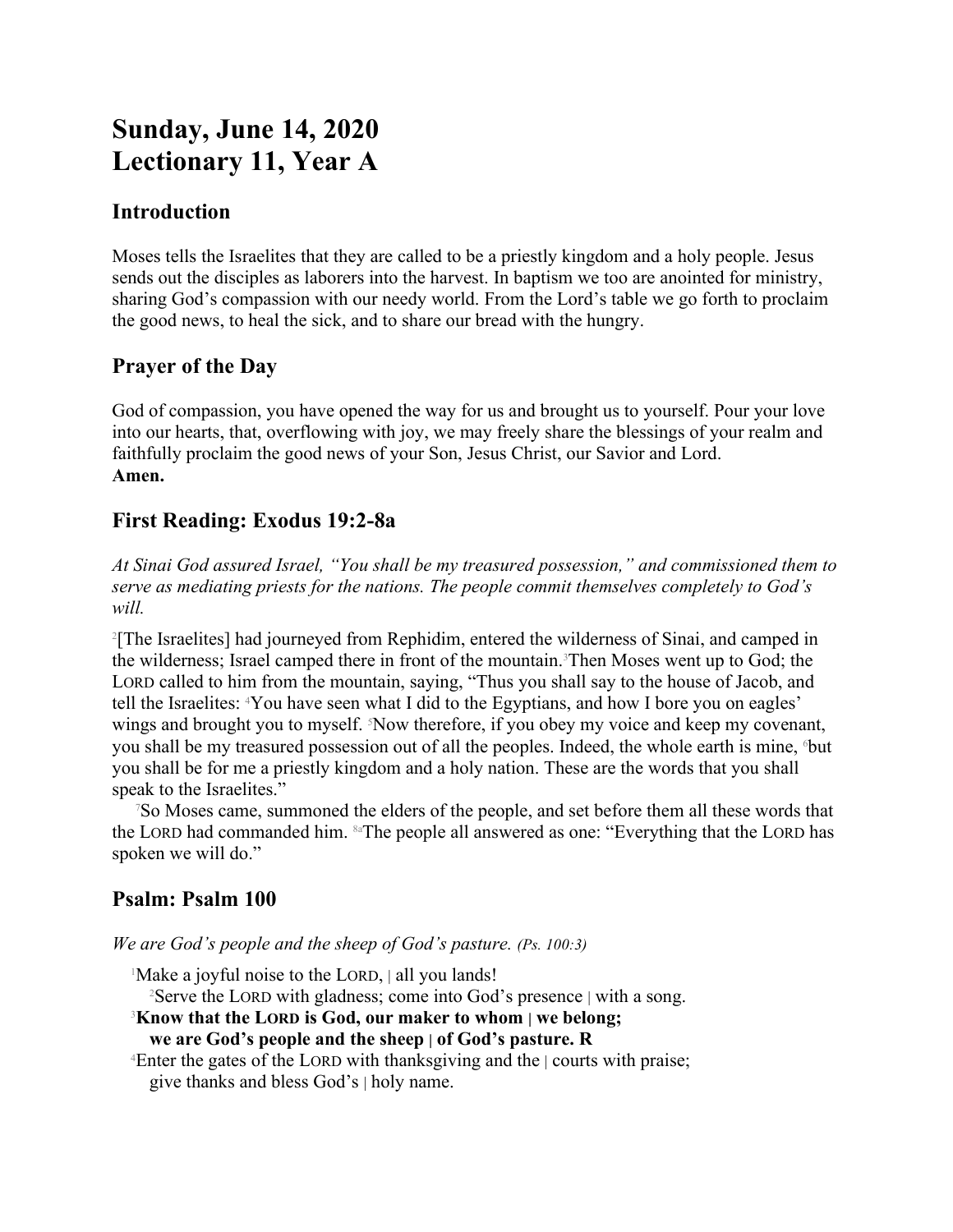#### <sup>5</sup>**Good indeed is the LORD, whose steadfast love is | everlasting, whose faithfulness endures from | age to age. R**

#### **Second Reading: Romans 5:1-8**

*We are no longer God's enemies but have peace with God because we were brought into a right relationship with God through Christ's death.*

<sup>1</sup>Since we are justified by faith, we have peace with God through our Lord Jesus Christ, <sup>2</sup>through whom we have obtained access to this grace in which we stand; and we boast in our hope of sharing the glory of God.  ${}^{3}$ And not only that, but we also boast in our sufferings, knowing that suffering produces endurance, <sup>4</sup>and endurance produces character, and character produces hope, <sup>5</sup> and hope does not disappoint us, because God's love has been poured into our hearts through the Holy Spirit that has been given to us.

<sup>6</sup>For while we were still weak, at the right time Christ died for the ungodly. <sup>7</sup> Indeed, rarely will anyone die for a righteous person—though perhaps for a good person someone might actually dare to die. 8But God proves his love for us in that while we still were sinners Christ died for us.

#### **Gospel: Matthew 9:35--10-23**

#### *The mission of Jesus' followers is to continue the mission of Jesus himself. Here, he instructs his first disciples as to how they might proclaim the gospel through their words and deeds.*

<sup>35</sup> Jesus went about all the cities and villages, teaching in their synagogues, and proclaiming the good news of the kingdom, and curing every disease and every sickness. 36When he saw the crowds, he had compassion for them, because they were harassed and helpless, like sheep without a shepherd. <sup>37</sup>Then he said to his disciples, "The harvest is plentiful, but the laborers are few; 38therefore ask the Lord of the harvest to send out laborers into his harvest."

<sup>10:1</sup>Then Jesus summoned his twelve disciples and gave them authority over unclean spirits, to cast them out, and to cure every disease and every sickness. <sup>2</sup>These are the names of the twelve apostles: first, Simon, also known as Peter, and his brother Andrew; James son of Zebedee, and his brother John; <sup>3</sup>Philip and Bartholomew; Thomas and Matthew the tax collector; James son of Alphaeus, and Thaddaeus; 4Simon the Cananaean, and Judas Iscariot, the one who betrayed him.

<sup>5</sup>These twelve Jesus sent out with the following instructions: "Go nowhere among the Gentiles, and enter no town of the Samaritans, <sup>6</sup>but go rather to the lost sheep of the house of Israel. 7As you go, proclaim the good news, 'The kingdom of heaven has come near.' 8Cure the sick, raise the dead, cleanse the lepers, cast out demons. You received without payment; give without payment. Take no gold, or silver, or copper in your belts, <sup>10</sup>no bag for your journey, or two tunics, or sandals, or a staff; for laborers deserve their food. 11Whatever town or village you enter, find out who in it is worthy, and stay there until you leave. 12As you enter the house, greet it. 13If the house is worthy, let your peace come upon it; but if it is not worthy, let your peace return to you. 14If anyone will not welcome you or listen to your words, shake off the dust from your feet as you leave that house or town. 15Truly I tell you, it will be more tolerable for the land of Sodom and Gomorrah on the day of judgment than for that town.

<sup>16"</sup>See, I am sending you out like sheep into the midst of wolves; so be wise as serpents and innocent as doves. 17Beware of them, for they will hand you over to councils and flog you in their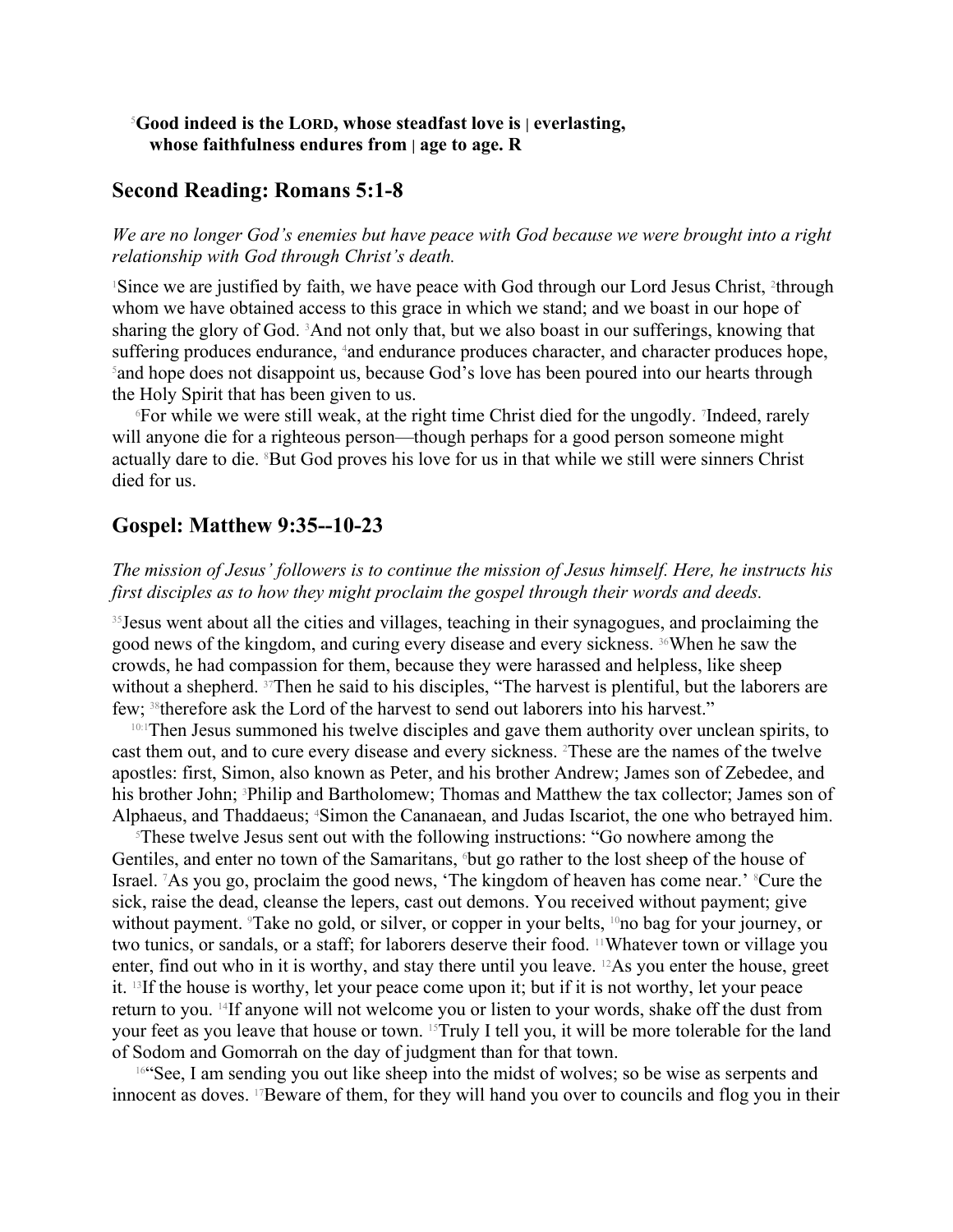synagogues; 18and you will be dragged before governors and kings because of me, as a testimony to them and the Gentiles. <sup>19</sup>When they hand you over, do not worry about how you are to speak or what you are to say; for what you are to say will be given to you at that time; <sup>20</sup>for it is not you who speak, but the Spirit of your Father speaking through you. <sup>21</sup>Brother will betray brother to death, and a father his child, and children will rise against parents and have them put to death; <sup>22</sup>and you will be hated by all because of my name. But the one who endures to the end will be saved. <sup>23</sup>When they persecute you in one town, flee to the next; for truly I tell you, you will not have gone through all the towns of Israel before the Son of Man comes."

### **Blessing**

Neither death, nor life, nor angels, nor rulers, nor things present, nor things to come, nor powers, nor height, nor depth, nor anything else in all creation, will be able to separate us from the love of God in Christ Jesus. God, the creator,  $\pm$  Jesus, the Christ, and the Holy Spirit, the comforter, bless you and keep you in eternal love. **Amen.**

### **Dismissal**

Go in peace. Christ is with you. **Thanks be to God.**

### **Upcoming Commemorations**

#### **Columba, died 597; Aidan, died 651; Bede, died 735; renewers of the church Tuesday, June 9, 2020**

These three monks from the British Isles helped keep the light of learning alive during the Middle Ages. Columba founded three monasteries off the coast of Scotland. Aidan was a pastor who led people to works of charity. The Venerable Bede was a Bible translator, historian, and hymnwriter.

#### **Barnabas, Apostle Thursday, June 11, 2020**

Barnabas was not numbered among the twelve apostles, but the book of Acts gives him that title. After Paul was converted to Christianity, Barnabas welcomed him to Jerusalem, and later the two traveled together on missionary journeys.

**Basil the Great, Bishop of Caesarea, died 379; Gregory, Bishop of Nyssa, died around 385; Gregory of Nazianzus, Bishop of Constantinople, died around 389; Macrina, theologian, died around 379**